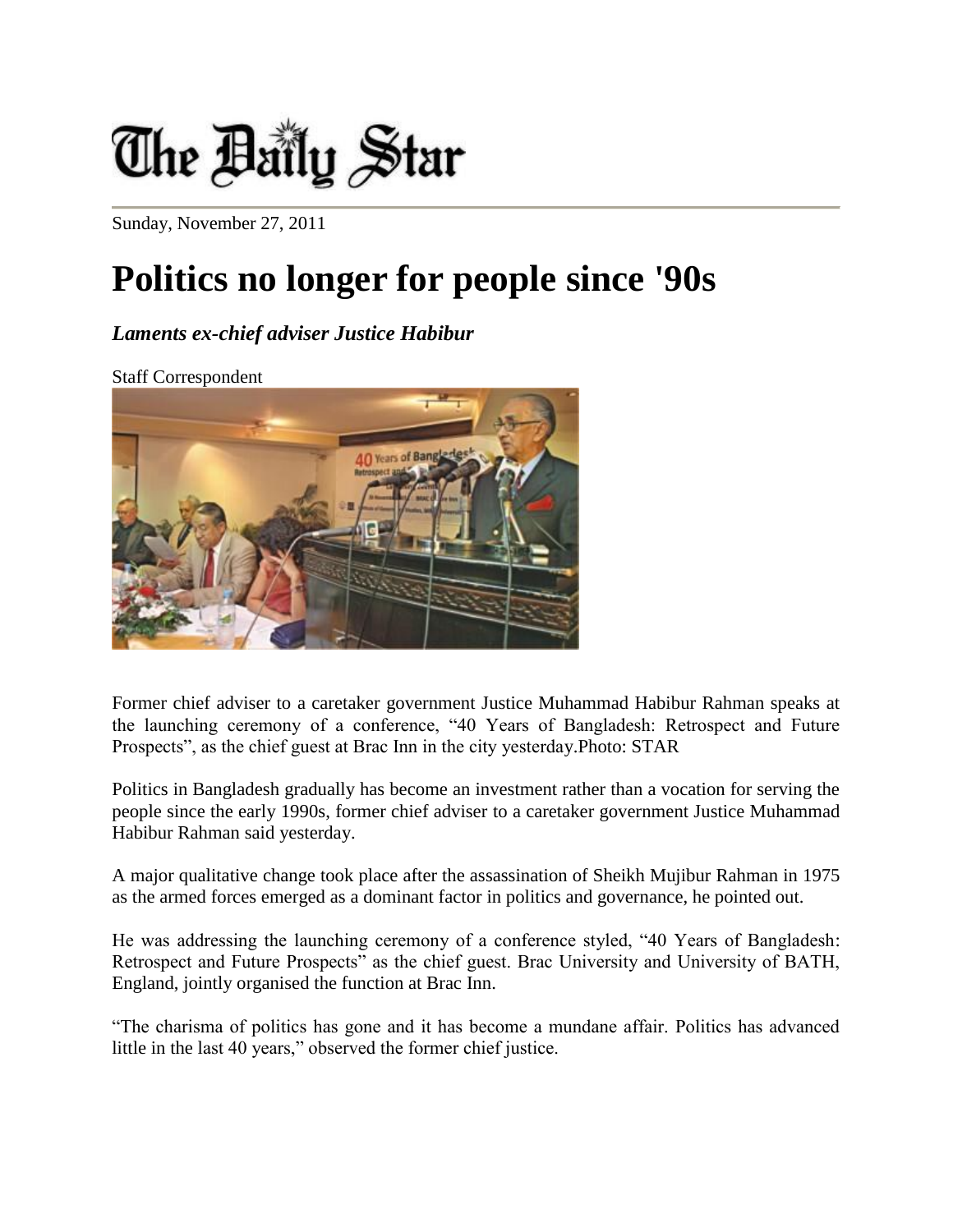He, however, mentioned that in the economic field the country has moved from a bottomless basket to a frontier economy.

Justice Habibur termed the indemnity act of 2003 a black dot in the country's history as it indemnified the deaths in the Operation Clean Heart. "We should not justify further killings citing that horrible precedent."

Operation Clean Heart was a nationwide anti-crime operation that ran from October 2002 to January 2003. It led to the death of around 60 people, the maiming of around 3,000 and the arrest of more than 45,000, according to rights bodies.

A criminal is to be captured alive and it is no credit of the police to eliminate him in a "crossfire" or an "encounter", he insisted. "A homicide -- whether it is committed in the name of revolution or religion, in an encounter or a crossfire involving the law enforcement agencies -- is reprehensible."

About political culture, he said parties centre around two famous names, Sheikh Mujibur Rahman and Ziaur Rahman, and we are in the midst of politics of illustrious families.

Constitutional provisions for the caretaker government were made by amending the charter to ensure free and fair elections, which may not be followed by the self-respecting nations, he mentioned. "They may wonder when the elected representatives could be entrusted with running a government, why they cannot be relied for supervising elections as a caretaker government."

There are countries in the world where elections have been held in civil war situation and power has been transferred without the mechanism of caretaker government, maintained Justice Habibur.

Criticising the culture of politicisation, he said the country's public service has been destabilised by filling in the key posts with partisan officials. Moreover, some people have been sent abroad as officers on special duty and some faithful outsiders or retired persons have been recruited on contractual basis.

He emphasised building institutions to deal with economic, social and governance problems to work for a more equitable society.

He further said darkness will descend in the noon if the number of unemployed increases further, international standard of excellence in higher education is not maintained, "bastardisation" of democracy by strikes and hem-ins are not stopped and continuous boycott of parliament is not ceased.

Talking about holding elections without a caretaker government, International Affairs Adviser to the prime minister Dr Gowher Rizvi said debates should be on how a free and acceptable election can be held under a mechanism, not under the caretaker government.